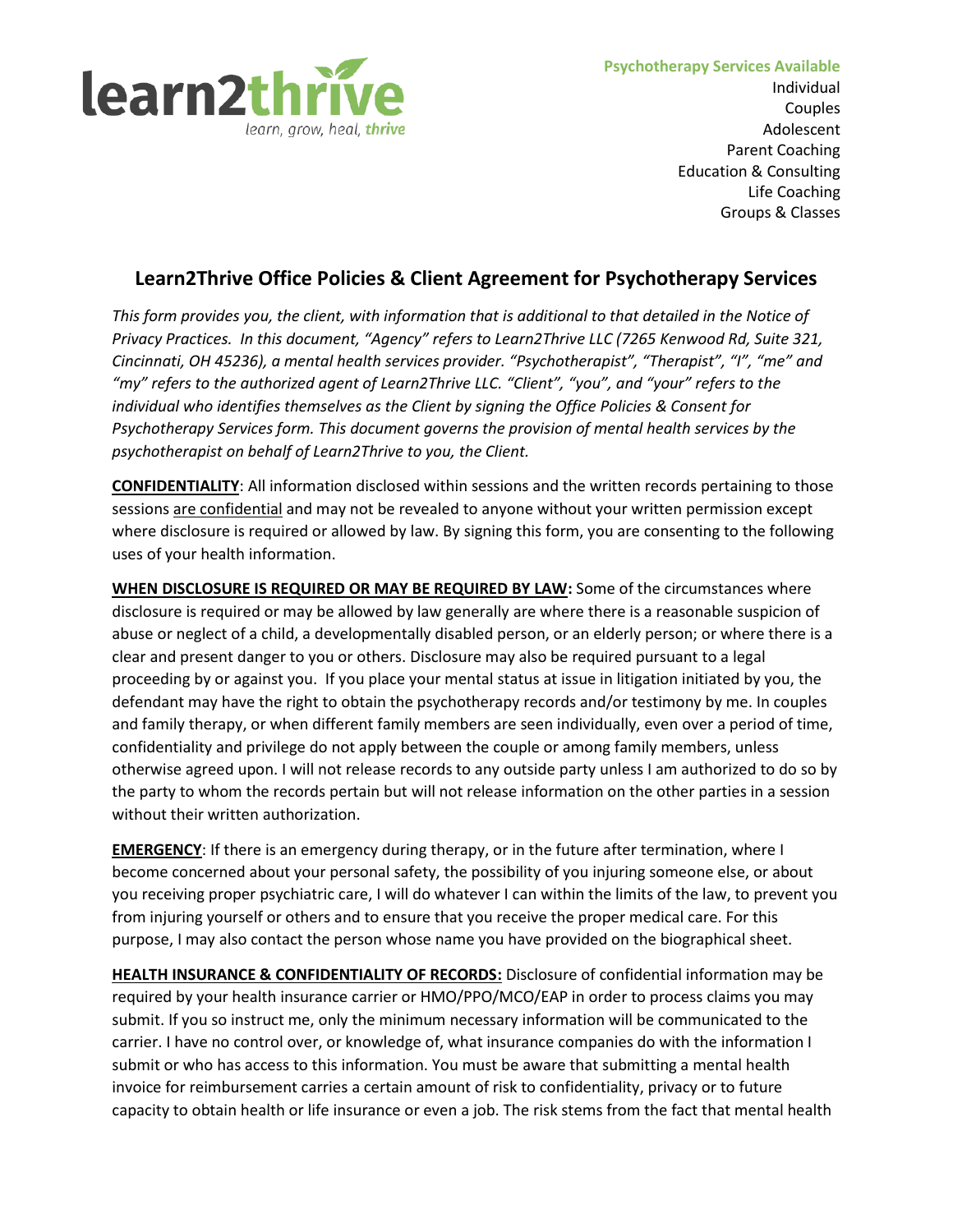

Individual Couples Adolescent Parent Coaching Education & Consulting Life Coaching Groups & Classes

information is likely to be entered into big insurance companies' computers and is likely to be reported to the National Medical Data Bank. Accessibility to companies' computers or to the National Medical Data Bank database is always in question as computers are inherently vulnerable to hacking and unauthorized access. Medical data has also been reported to have been legally accessed by law enforcement and other agencies, which also puts you in a vulnerable position. Since I do not bill insurance companies, you have the right to limit information which goes to an insurance company by not sending the information in.

**LITIGATION LIMITATION**: Due to the nature of the therapeutic process and the fact that it often involves making a full disclosure with regard to many matters which may be of a confidential nature, it is agreed that should there be legal proceedings (such as, but not limited to divorce and custody disputes, injuries, lawsuits, etc.), neither you nor your attorney(s), nor anyone else acting on your behalf will call on me to testify in court or at any other proceeding, nor will a disclosure of the psychotherapy records be requested unless otherwise agreed upon. However, in the event that I am called to participate in any type of legal procedure because of my treatment of you, you agree to pay my then current standard forensic hourly rates for all time spent in preparing for, traveling to and from, and attending such legal proceeding(s), including depositions and court appearances, as well as any expenses I may incur, such as for legal consultations, in connection with the legal proceeding(s).

**CONSULTATION**: I consult regularly with other professionals regarding clients; however, each client's identity remains completely anonymous, and confidentiality is fully maintained. You also agree that from time to time, I may have the need to consult with my practice attorney regarding legal issues involving your care (this is an infrequent occurrence but does happen from time to time). My practice attorney is bound by confidentiality rules also. In addition, I will reveal only the information that I need to reveal to receive appropriate legal advice in connection with those contacts. I may also use your information for health care operations, which are described in the Notice of Privacy Practices form.

**E–MAILS, CELL PHONES, COMPUTERS, & FAXES:** It is very important to be aware that computers and unencrypted e-mail, texts, and e-faxes communication can be relatively easily accessed by unauthorized people and hence can compromise the privacy and confidentiality of such communication. E-mails, texts, and e-faxes, in particular, are vulnerable to such unauthorized access due to the fact that servers or communication companies may have unlimited and direct access to all e-mails, texts and e-faxes that go through them. While data on my laptop is encrypted, e-mails and e-fax are not. It is always a possibility that e-faxes, texts, and email can be sent erroneously to the wrong address and computers. My laptop is equipped with a firewall, virus protection and a password, and I back up all confidential information from my computer on a regular basis onto an encrypted hard drive. Also, be aware that some phone messages are transcribed and sent to me via unencrypted e-mails from sites such as Psychology Today and other marketing sites. Please notify me if you decide to avoid or limit, in any way,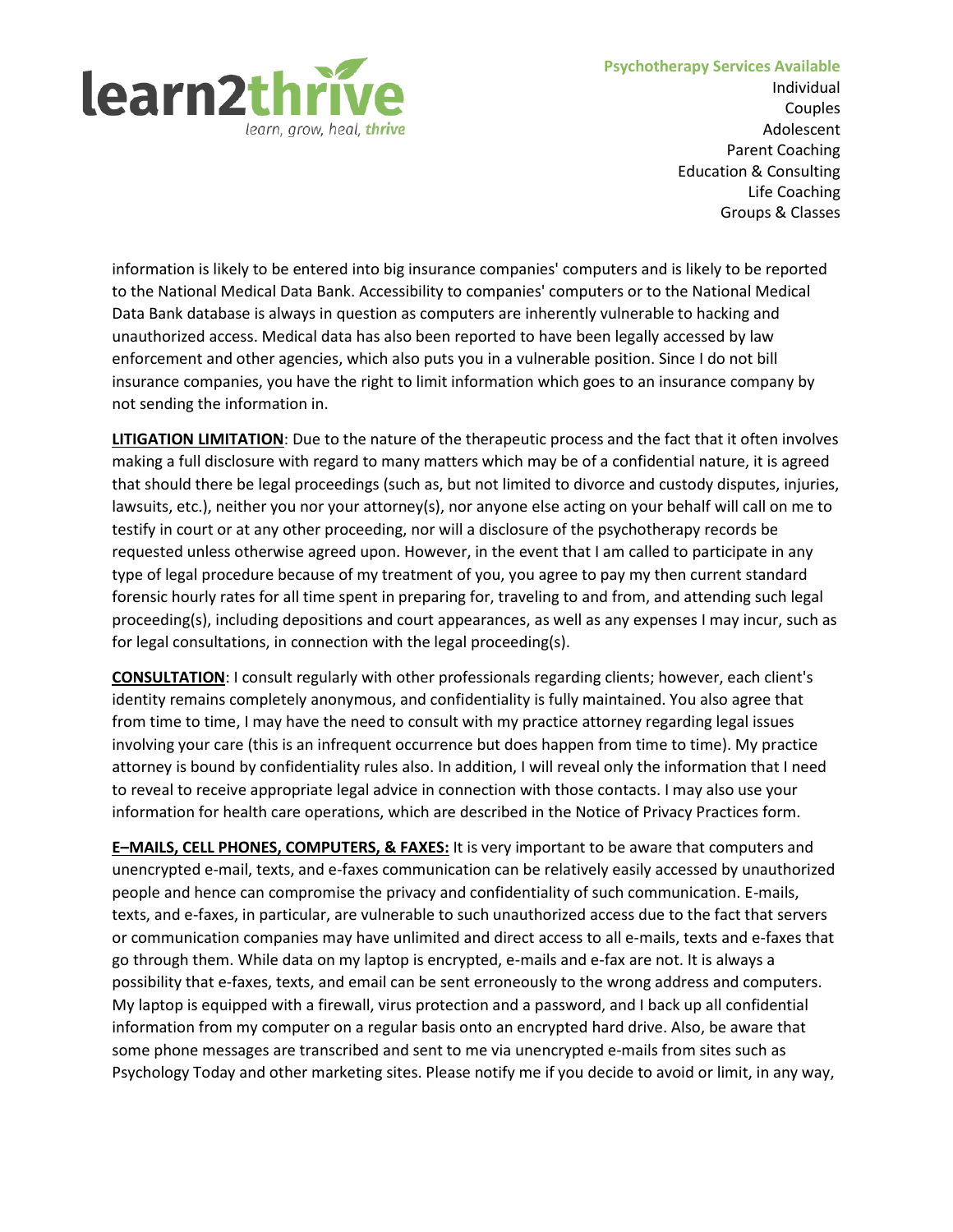

Individual Couples Adolescent Parent Coaching Education & Consulting Life Coaching Groups & Classes

the use of e-mail, texts, cell phones calls, phone messages, or e-faxes. If you communicate confidential or private information via unencrypted e-mail, texts, or e-fax or via phone messages, I will assume that you have made an informed decision, will view it as your agreement to take the risk that such communication may be intercepted, and I will honor your desire to communicate in such a way on such matters. Please do not use texts, e-mail, or faxes for emergencies, instead follow the procedures in the Telephone & Emergency Procedures section below.

**RECORDS AND YOUR RIGHT TO REVIEW THEM**: Both the law and the standards of my profession require that I keep treatment records for at least seven (7) years. Unless I determine otherwise, I retain clinical records only as long as is mandated by Ohio law. If you have concerns regarding the treatment records, please discuss them with me. As a client, you have the right to review or receive a summary of your records at any time, except in limited legal or emergency circumstances or when I assess that releasing such information might be harmful in any way. In such a case, I will provide the records to an appropriate and legitimate mental health professional of your choice. Considering all of the above exclusions, if it is still appropriate, and upon your request, I will release information to any agency/person you specify unless I assesses that releasing such information might be harmful in any way.

**TELEPHONE & EMERGENCY PROCEDURES:** If you need to contact me between sessions, please leave a message using my confidential voice mail system and your call will be returned as soon as possible. I check messages a few times during the daytime only unless I am out of town. Please be aware that I may only have a few minutes between client appointments to return your call. I do not provide emergency mental health services. If an emergency situation arises in that you are in danger of hurting yourself or someone else, you must call 9-1-1 or go to your nearest Emergency Room.

**PAYMENTS & INSURANCE REIMBURSEMENT:** As a Fee-For-Service provider, I do not bill insurance companies. Each clinician has a set hourly rate which will be discussed prior to your initial consultation. Current rates can be found on our website (l2t.org) or in office. Telephone conversations, site visits, writing and reading of reports, consultation with other professionals, release of information, reading records, longer sessions, travel time, etc. will be charged at the same rate, unless indicated and agreed upon otherwise. Please notify me if any problems arise during the course of therapy regarding your ability to make timely payments. Clients who carry insurance should remember that professional services are rendered and charged to the clients and not to the insurance companies. Unless agreed upon differently, I will provide you with a copy of your receipt, which you can then submit to your insurance company for reimbursement, if you so choose. As was indicated in the section, Health Insurance & Confidentiality of Records, you must be aware that submitting a mental health invoice for reimbursement carries a certain amount of risk. Not all issues/conditions/problems, which are dealt with in psychotherapy, are reimbursed by insurance companies and some insurance companies do not reimburse the total fee. It is your responsibility to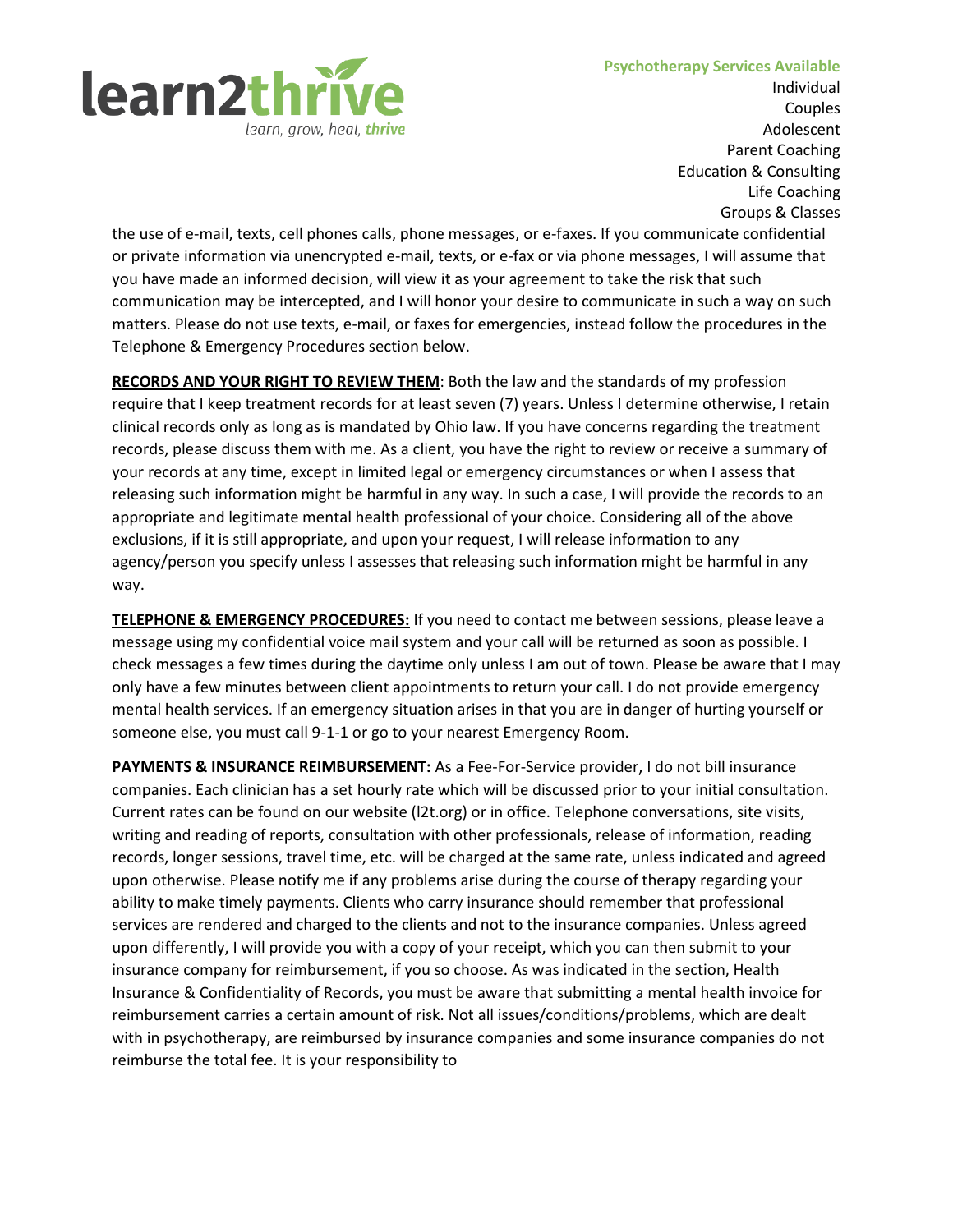

Individual Couples Adolescent Parent Coaching Education & Consulting Life Coaching Groups & Classes

verify the specifics of your coverage. If your account is overdue (unpaid) and there is no written agreement on a payment plan, it is within my discretion not to provide more sessions until the bill is paid. I also have the right to charge a \$25 rebilling fee for unpaid balances.

**MEDIATION & ARBITRATION:** All disputes arising out of, or in relation to, this agreement to provide psychotherapy services shall first be referred to mediation, before, and as a pre-condition of, the initiation of arbitration. The mediator shall be a neutral third party chosen by agreement of me and the client(s). The cost of such mediation, if any, shall be split equally, unless otherwise agreed upon. In the event that mediation is unsuccessful, any unresolved controversy related to this agreement should be submitted to and settled by binding arbitration in Hamilton County, Ohio in accordance with the rules of the American Arbitration Association which are in effect at the time the demand for arbitration is filed. Notwithstanding the foregoing, in the event that your account is overdue (unpaid) and there is no agreement on a payment plan, I can use legal means (court, collection agency, etc.) to obtain payment. In the event that I do that I will only reveal enough information to collect the money due to me. The prevailing party in arbitration or collection proceedings shall be entitled to recover a reasonable sum as and for attorney's fees. In the case of arbitration, the arbitrator will determine that sum.

**THE PROCESS OF THERAPY/EVALUATION AND SCOPE OF PRACTICE:** Participation in therapy can result in a number of benefits to you, including improving interpersonal relationships and resolution of the specific concerns that led you to seek therapy. Working toward these benefits, however, requires effort on your part. Psychotherapy requires your very active involvement, honesty, and openness in order to change your thoughts, feelings, and/or behavior. I will ask for your feedback and views on your therapy, its progress, and other aspects of the therapy and will expect you to respond openly and honestly. Sometimes more than one approach can be helpful in dealing with a certain situation. During evaluation or therapy, remembering or talking about unpleasant events, feelings, or thoughts can result in you experiencing considerable discomfort or strong feelings of anger, sadness, worry, fear, etc., or experiencing anxiety, depression, insomnia, etc. I may challenge some of your assumptions or perceptions or propose different ways of looking at, thinking about, or handling situations, which can cause you to feel very upset, angry, depressed, challenged, or disappointed. Attempting to resolve issues that brought you to therapy in the first place, such as personal or interpersonal relationships, may result in changes that were not originally intended. Psychotherapy may result in decisions about changing behaviors, employment, substance use, schooling, housing, or relationships. Sometimes a decision that is positive for one family member is viewed quite negatively by another family member. Change will sometimes be easy and swift, but more often it will be slow and even frustrating. There is no guarantee that psychotherapy will yield positive or intended results. During the course of therapy, I am likely to draw on various psychological approaches according, in part, to the problem that is being treated and my assessment of what will best benefit you. These approaches include, but are not limited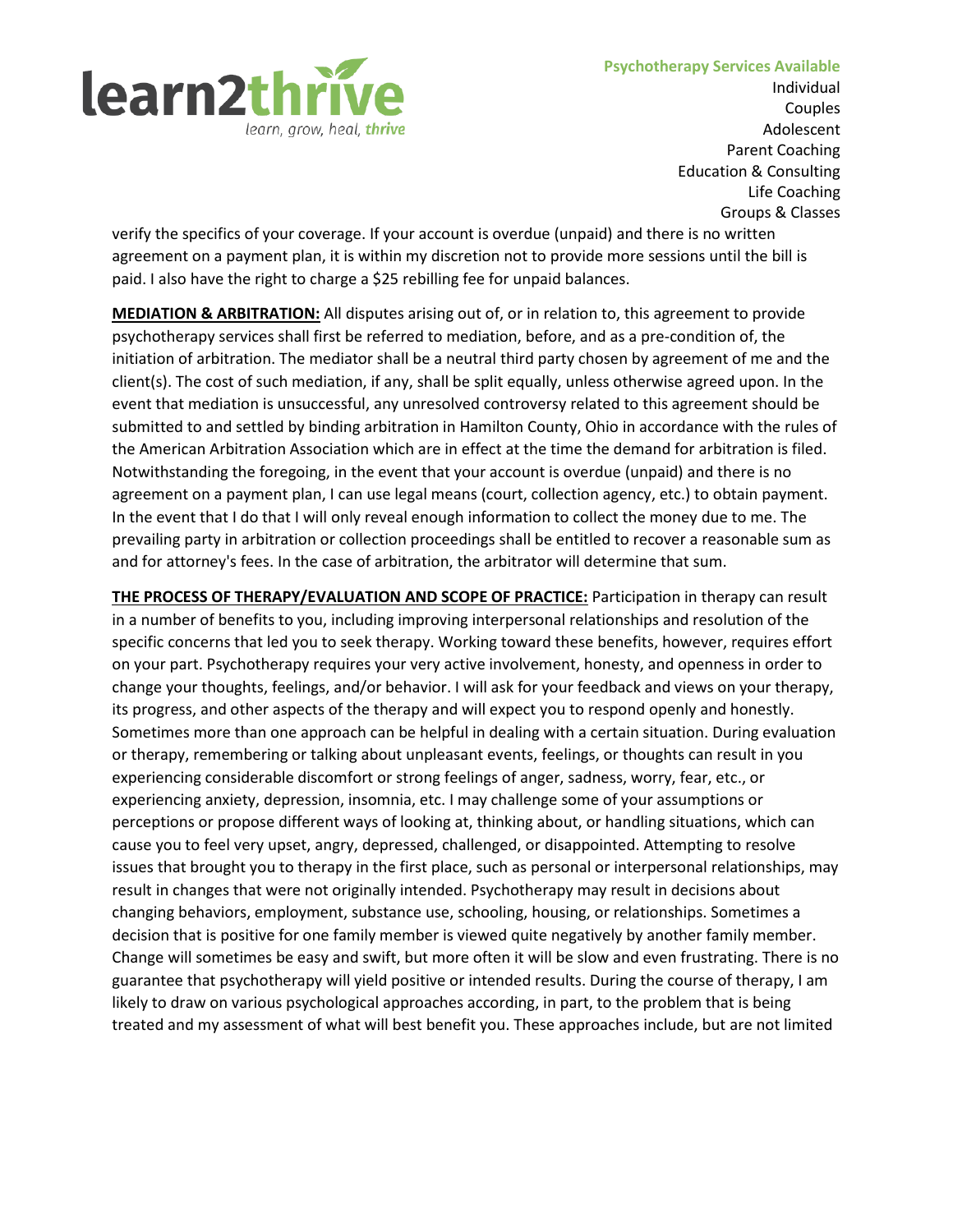

Individual Couples Adolescent Parent Coaching Education & Consulting Life Coaching Groups & Classes

to, solution focused, behavioral, cognitive-behavioral, cognitive, psychodynamic, system/family, developmental (adult, child, family), humanistic, emotionally focused (attachment theory), motivational interviewing, narrative or psycho-educational. I provide neither custody evaluation recommendation nor medication or prescription recommendation nor legal advice, as these activities do not fall within my scope of practice.

**TREATMENT PLANS:** Within a reasonable period of time after the initiation of treatment, I will discuss with you my working understanding of the problem, treatment plan, therapeutic objectives, and my view of the possible outcomes of treatment. If you have any unanswered questions about any of the procedures used in the course of your therapy, their possible risks, my expertise in employing them, or about the treatment plan, please ask me for clarification and explanations. You also have the right to ask about other treatments for your condition and their risks and benefits. If you feel that I am not the right therapist for you, I will provide you with referrals to other therapists in the area.

**TERMINATION**: As set forth above, after the first couple of meetings, I will assess if I can be of benefit to you. I do not work with clients who, in my opinion, I cannot help. If at any point during psychotherapy I either assess that I am not effective in helping you reach the therapeutic goals, or if I perceive you as non-compliant or non-responsive, and if you are available and/or it is possible and appropriate to do so, I will discuss with you the termination of treatment and conduct pre-termination counseling. In such a case, if appropriate and/or necessary, I will typically give you a couple of referrals that may be of help to you. If you request it and authorize it in writing, I will talk to the psychotherapist of your choice in order to help with the transition. If at any time you want another professional's opinion or wish to consult with another therapist, I will give you a couple of referrals that you may want to contact, and if I have your written consent, I will provide her or him with the essential information needed. You have the right to terminate therapy and communication with me at any time. If you choose to do so, upon your request and if appropriate and possible, I will provide you with names of other qualified professionals whose services you might prefer.

**DUAL RELATIONSHIPS:** Despite a popular perception, not all dual or multiple relationships are unethical or avoidable. Therapy never involves sexual or any other dual relationship that impairs my objectivity, clinical judgment, or that can be exploitative in nature. I will assess carefully before entering into nonsexual and non-exploitative dual relationships with clients. It is important to realize that in some communities, particularly small towns, military bases, university campus, social circles, etc., multiple relationships are either unavoidable or expected. I will never acknowledge working with you or anyone you have brought to therapy with you without your and their written permission. Many clients have chosen me as their therapist because they knew me before they entered therapy with me and/or are personally aware of my professional work and achievements. Nevertheless, I will discuss with you the often-existing complexities, potential benefits and difficulties that may be involved in dual or multiple relationships. Dual or multiple relationships can enhance trust and therapeutic effectiveness, but they